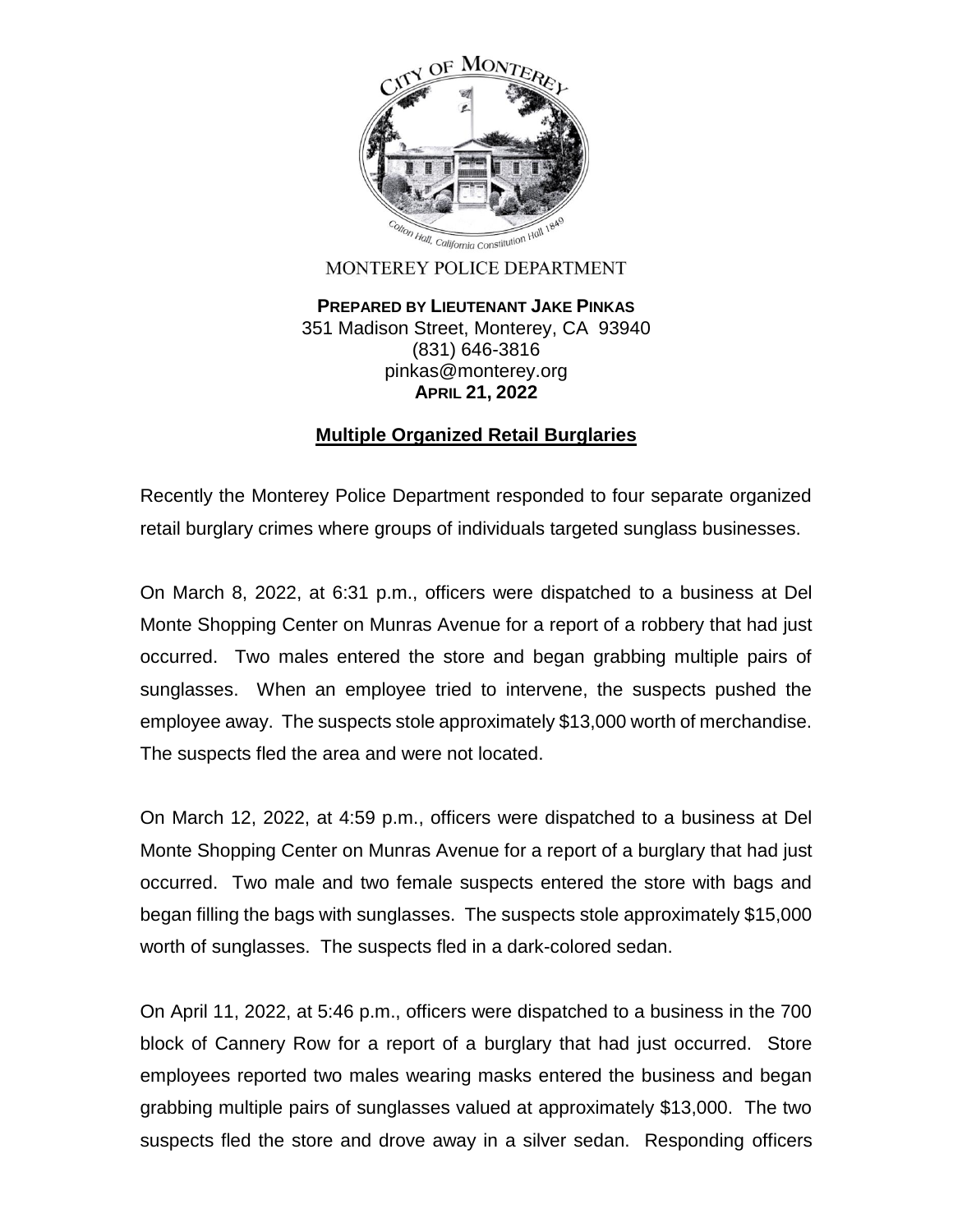located a vehicle that matched the suspect's vehicle driving onto Highway 1 northbound from Fremont Street. The vehicle fled from officers at a high rate of speed and the subjects were not apprehended.

Monterey Detectives took over the investigation and identified one of the suspects from the April 11<sup>th</sup> theft as Colton Hunter, 31, of Turlock, CA. Monterey Police Detectives obtained an arrest warrant for Hunter, charging Penal Code 459 – Commercial Burglary and California Vehicle Code 2800.2 – Felony Evading. Detectives are still working on the case to identify Hunter's accomplice.

On April 15, 2022, at 5:37 p.m., officers were dispatched to a business at Del Monte Shopping Center on Munras Avenue for a report of a burglary that had just occurred. Store employees reported four males in masks entered the business carrying bags and began grabbing multiple pairs of sunglasses valued at approximately \$80,000. The four suspects fled the store and drove away in a dark grey sedan. Responding officers located a vehicle that matched the suspect's description driving onto Highway 1 northbound from Fremont Street. The vehicle recklessly fled from MPD officers at a high rate of speed. The California Highway Patrol and the California University of Monterey Bay Police Department located and pursued the vehicle on Highway 1 North. The vehicle eluded police and the subjects were not apprehended.

On April 21, 2022, at 12:48 p.m., officers were dispatched to a business in the 700 block of Cannery Row for a report of a burglary that had just occurred. Store employees reported a female entered the business with a trash bag and stole approximately \$10,000 worth of sunglasses. The suspect fled the area in a black Mercedes.

As reported by the National Retail Federation, organized retail theft accounts for nearly \$30 billion in economic loss each year. This loss is ultimately passed on to